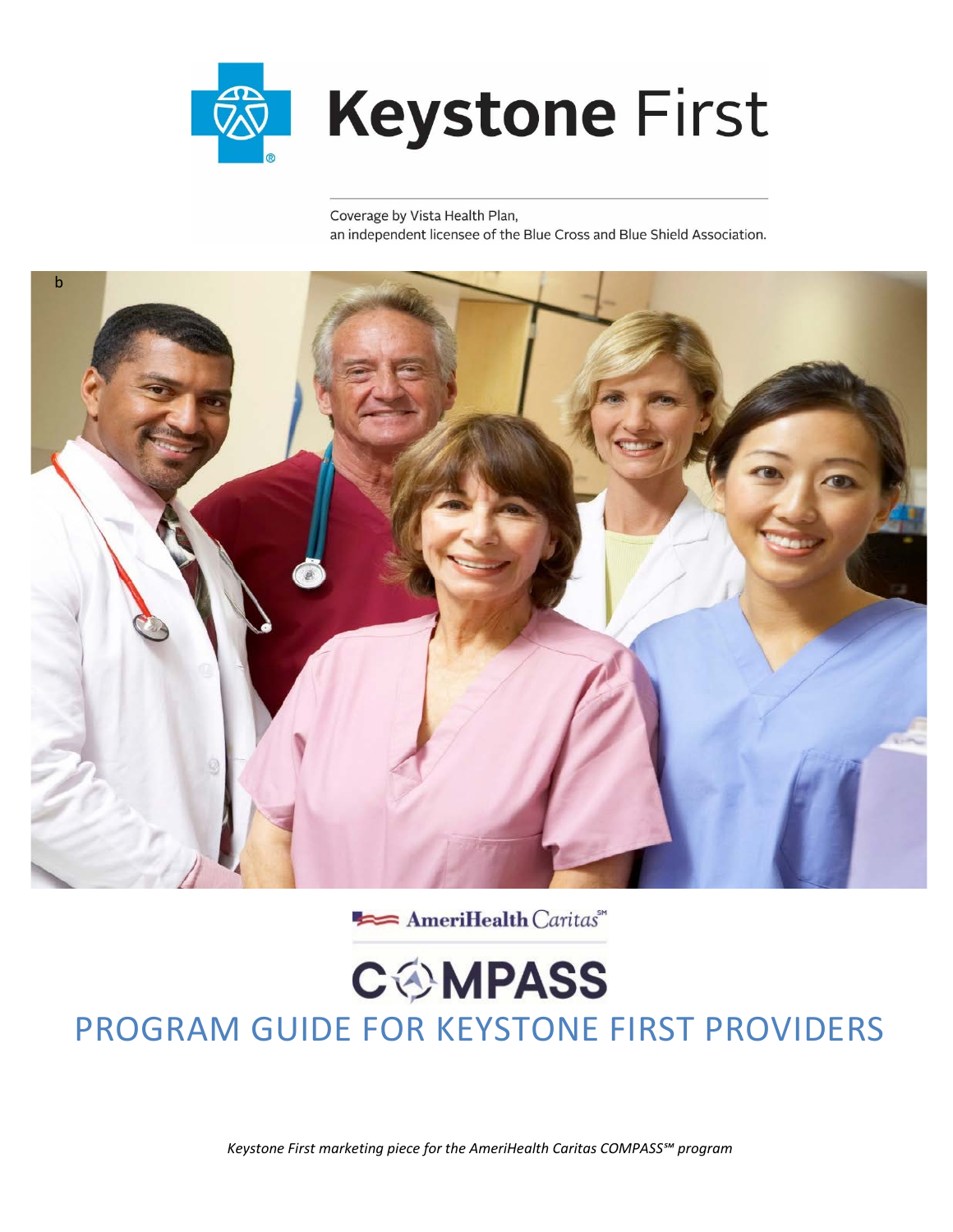# **Contents**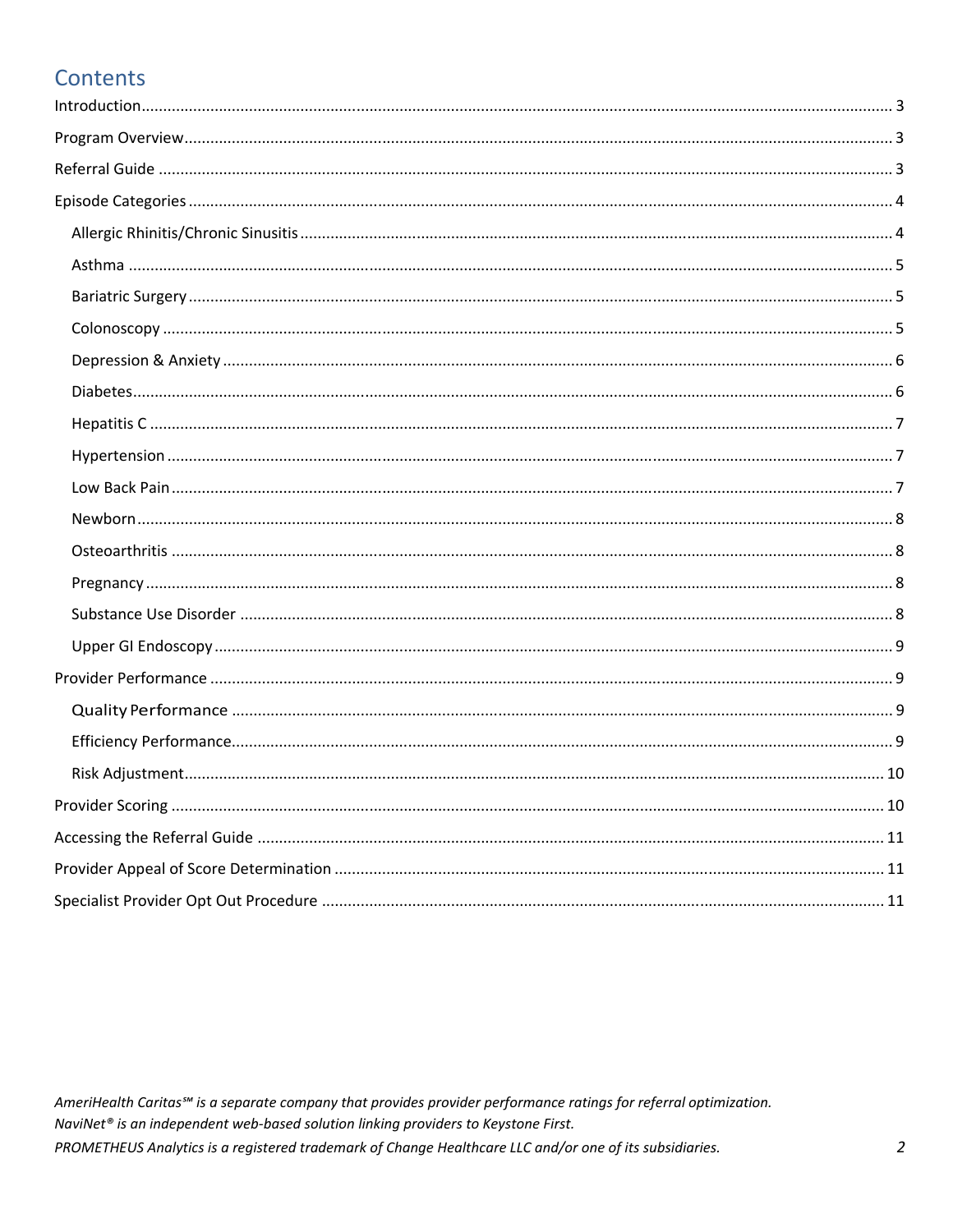# Introduction

**Beginning April 1, 2022** Keystone First, in collaboration with AmeriHealth Caritas℠, will implement the AmeriHealth Caritas COMPASS℠ Program (herein after known as "the program"), a referral optimization initiative that will give referring Primary Care Providers (PCPs) information about specialists' performance as measured by established and objective quality and efficiency performance measures. AmeriHealth Caritas is a separate company that provides provider performance ratings for referral optimization. Initially, the program will assess the performance of specialist providers, but ancillary service providers will be included in a later phase.

### Program Overview

Our mission is to help people get care, stay well, and build healthy communities. To help achieve that mission, we are committed to providing members access to effective, efficient, and quality services. The program is designed to support that objective.

This program, which is voluntary for PCPs and specialists, strives to increase member access to high-performing specialists by:

- 1. Twice per year, calculating the quality and efficiency of specialists' performance based upon established and objective quality and efficiency performance measures,
- 2. Using that information to rank specialists in our provider network by a defined set of episode categories,
- 3. Assigning a score to in-network specialist providers who meet the minimum number of episodes to participate in the program based on their ranked performance against their peers and,
- 4. Sharing the scores of providers who are participating in the program with PCPs (and specialists) in the form of a Referral Guide for each episode category, broken down by provider specialty and hospital referral region (HRR).

### Referral Guide

The Referral Guide will be a resource for PCPs who would like to access additional information to make informed referrals for their patients. The Referral Guide will be updated twice annually and will be available to both PCPs and specialists via our secure provider portal, NaviNet®.

The Referral Guide will be organized by episode category, provider specialty, and HRR. Providers with performance above the network average, as compared to peers, and who are participating in the program will be indicated by a score of two and a half or more in the Referral Guide. Program-participating specialty providers with scores lower than two and a half will be listed in the Referral Guide in alphabetical order but will not have a score indicated. Specialist providers who do not meet the minimum number of attributed episodes for the episode category associated with their specialty, or who are part of an entity that has opted out of the program will not be listed in the Referral Guide.

Although PCPs will have access to the Referral Guide to aid in making referrals, they are not required to utilize the Referral Guide in their referral process.

Referrals made on the basis of the information presented in the Referral Guide should not affect a member's ability to choose who they see for in-network specialty care. Members have the right to decide the specialist from whom they ultimately receive care.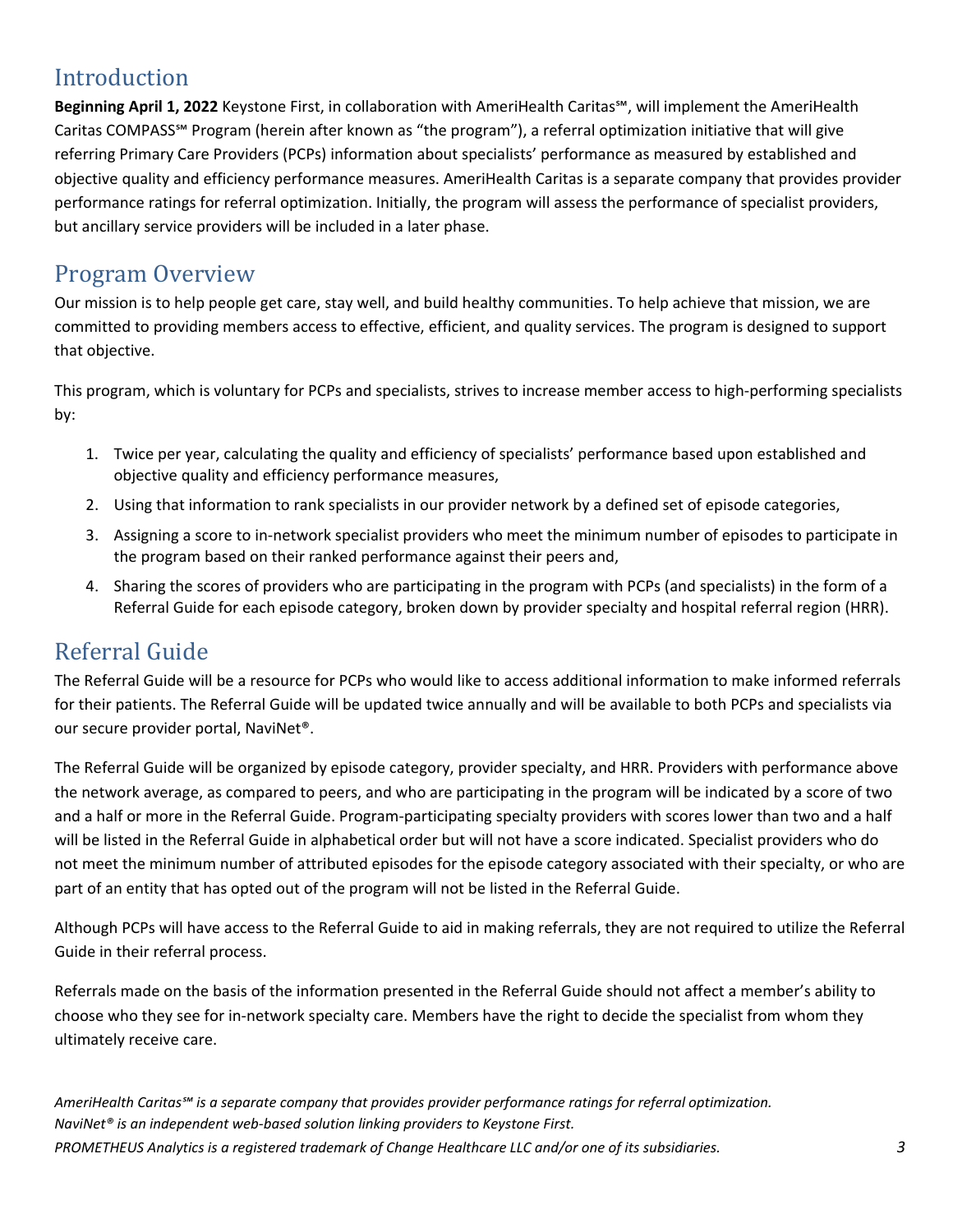# Episode Categories

The episode categories used in the program have condition-specific definitions that group the entire range of care used to treat a clinical condition for a specific time period across the continuum of care. The episode categories are defined by PROMETHEUS Analytics® and are used across the health care sector.

An episode is a measurement of a single occurrence that meets the criteria of an episode category (e.g., an asthma episode includes services occurring 30 days prior to the date of the trigger service and lasts until the end of the study period, or until the patient's date of death). Episodes include all components of the total episode costs within the measurement, or study period (e.g. the costs associated with typical or routine care, complications, and potentially avoidable complications).

Episode categories are described as chronic, procedural or other. Procedural episode types are episodes attributed to specific clinical procedures (e.g. colonoscopy). Procedural episode types have shorter episode durations than chronic episodes. Chronic episodes are episodes related to chronic conditions with a twelve-month episode durations (e.g. asthma and diabetes). Other episode types are related to pregnancy and newborn care.

The initiative is being implemented for the following episode categories:

- Allergic Rhinitis/Chronic Sinusitis (Chronic)
- Asthma (Chronic)
- Bariatric Surgery (Procedural)
- Colonoscopy (Procedural)
- Depression & Anxiety (Chronic)
- Diabetes (Chronic)
- Hepatitis C (Chronic)
- Hypertension (Chronic)
- Low Back Pain (Chronic)
- Newborn (Other)
- Osteoarthritis (Chronic)
- Pregnancy (Other)
- Substance Use Disorder (Chronic)
- Upper GI Endoscopy (Procedural)

The publication of provider scores is limited to the program participating specialists providing care that meets the criteria within the aforementioned set of episode categories for each of the bi-annual reporting periods.

For a complete list of episode category definition parameters, please contact Provider Services at 1-800-521-6007 or email your Provider Network Management Account Executive.

#### Allergic Rhinitis/Chronic Sinusitis

Allergic Rhinitis/Chronic Sinusitis (RHNTS) is a chronic condition open from 30 days prior to the date of the trigger service until the end of the study period, or until the patient's date of death. The trigger service can be an inpatient service with a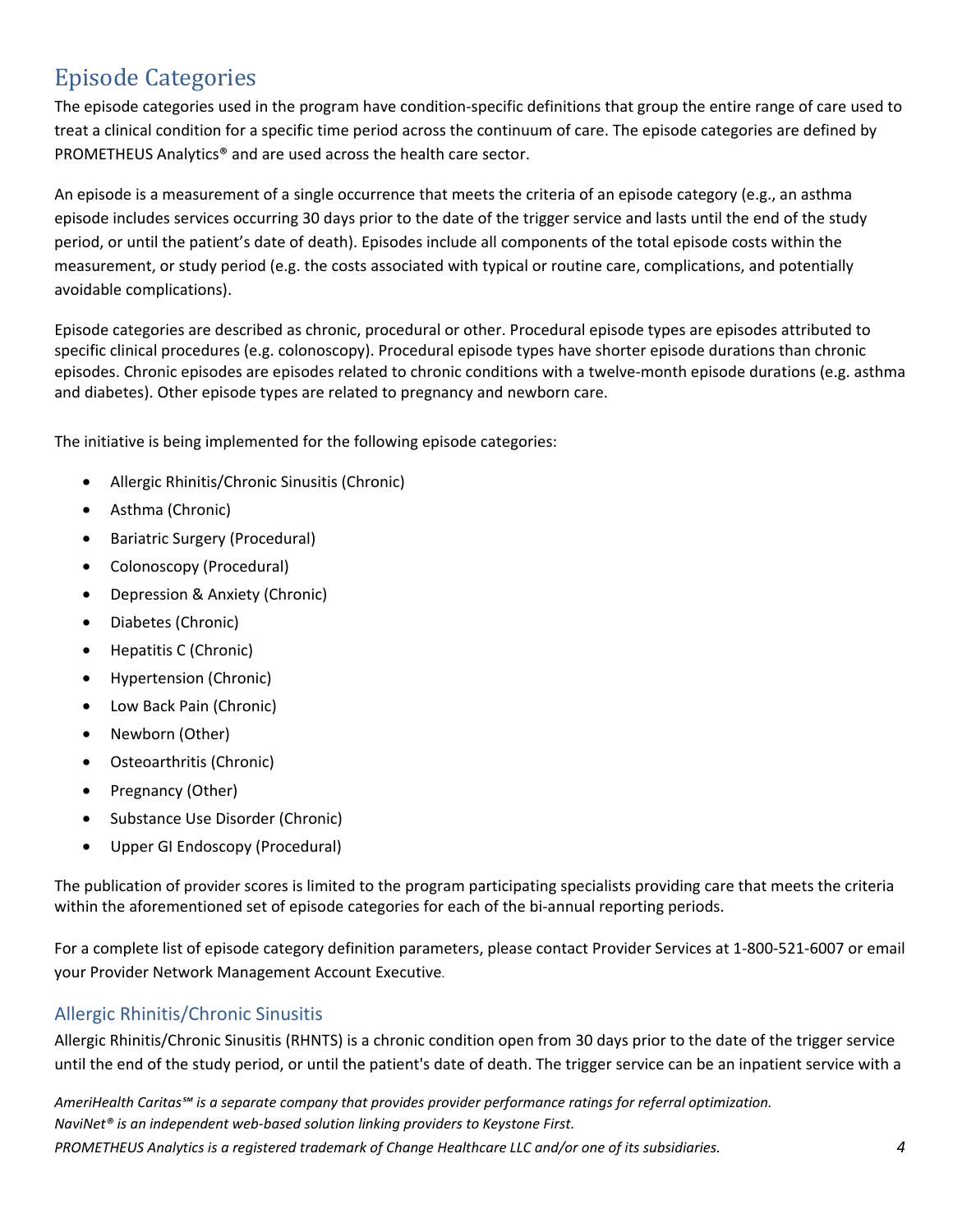rhinitis/sinusitis-specific principal diagnosis code or an outpatient or professional E&M service with a rhinitis/sinusitisspecific diagnosis code in any position. The professional trigger also requires a confirming inpatient, outpatient or professional rhinitis/sinusitis-related E&M service at least 30 days later. Services with diagnosis codes for signs and symptoms related to either allergic rhinitis or chronic sinusitis such as postnasal drip or headache have been defined as typical care for RHNTS, and conditions such as fluid and electrolyte disturbances have been labeled as complications.

In addition, other concurrent episodes of Upper Respiratory Infection (URI) are linked back at the patient level to Allergic Rhinitis/Chronic Sinusitis episodes as complications.

*Source: Prometheus Analytics, Allergic Rhinitis/Chronic Sinusitis Definition Version 5.5, Change Healthcare, 2021, http://prometheusanalytics.net/deeper-dive/episodes-definitions/ecr-descriptions?version=5.5.000&name=RHNTS. Contact your Account Executive for access.* 

#### Asthma

Asthma is a chronic condition open from 30 days prior to the date of the trigger service until the end of the study period, or until the patient's date of death. The trigger service can be an inpatient service with an asthma-specific principal diagnosis code or an outpatient or professional E&M service with an asthma-specific diagnosis code in any position. The professional trigger also requires a confirming inpatient, outpatient or professional asthma-related E&M service at least 30 days later. Services with diagnosis codes for signs and symptoms related to Asthma such as wheezing or shortness of breath, and for other associated conditions such as exercise-induced bronchospasm or allergic broncho-pulmonary disease, have been defined by physician consultants as typical care for Asthma, but admission for similar conditions or for acute exacerbation of Asthma have been labeled as complications.

In addition, other concurrent episodes of Pneumonia and Upper Respiratory Infection are linked back at the patient level to Asthma episodes as complications.

*Source: Prometheus Analytics, Asthma Definition Version 5.5, Change Healthcare, 2021, http://prometheusanalytics.net/deeperdive/episodes-definitions/ecr-descriptions?version=5.5.000&name=ASTHMA. Contact your Account Executive for access.* 

#### Bariatric Surgery

Services and costs associated with a procedure of Bariatric Surgery (BARI) are grouped together to include the index stay during which the procedure was performed, a 30-day look back period to capture pre-operative diagnostic workup leading to the surgery and a 90-day post-discharge period to capture post-operative care. Patients are identified as those with a primary procedure code of Bariatric Surgery on an inpatient stay service or a Bariatric Surgery procedure code in any position on an outpatient facility/professional service, along with a qualifying diagnosis code.

As part of the BARI episode, we evaluate services that are 1) typical or routine and considered part of expected care for BARI; and 2) those that are related to complications associated with BARI.

*Source: Prometheus Analytics, Bariatric Surgery Definition Version 5.5, Change Healthcare, 2021, http://prometheusanalytics.net/deeper-dive/episodes-definitions/ecr-descriptions?version=5.5.000&name=BARI. Contact your Account Executive for access.* 

#### **Colonoscopy**

Most colonoscopies are currently done in an outpatient setting, either in a doctor's office or in an ambulatory surgery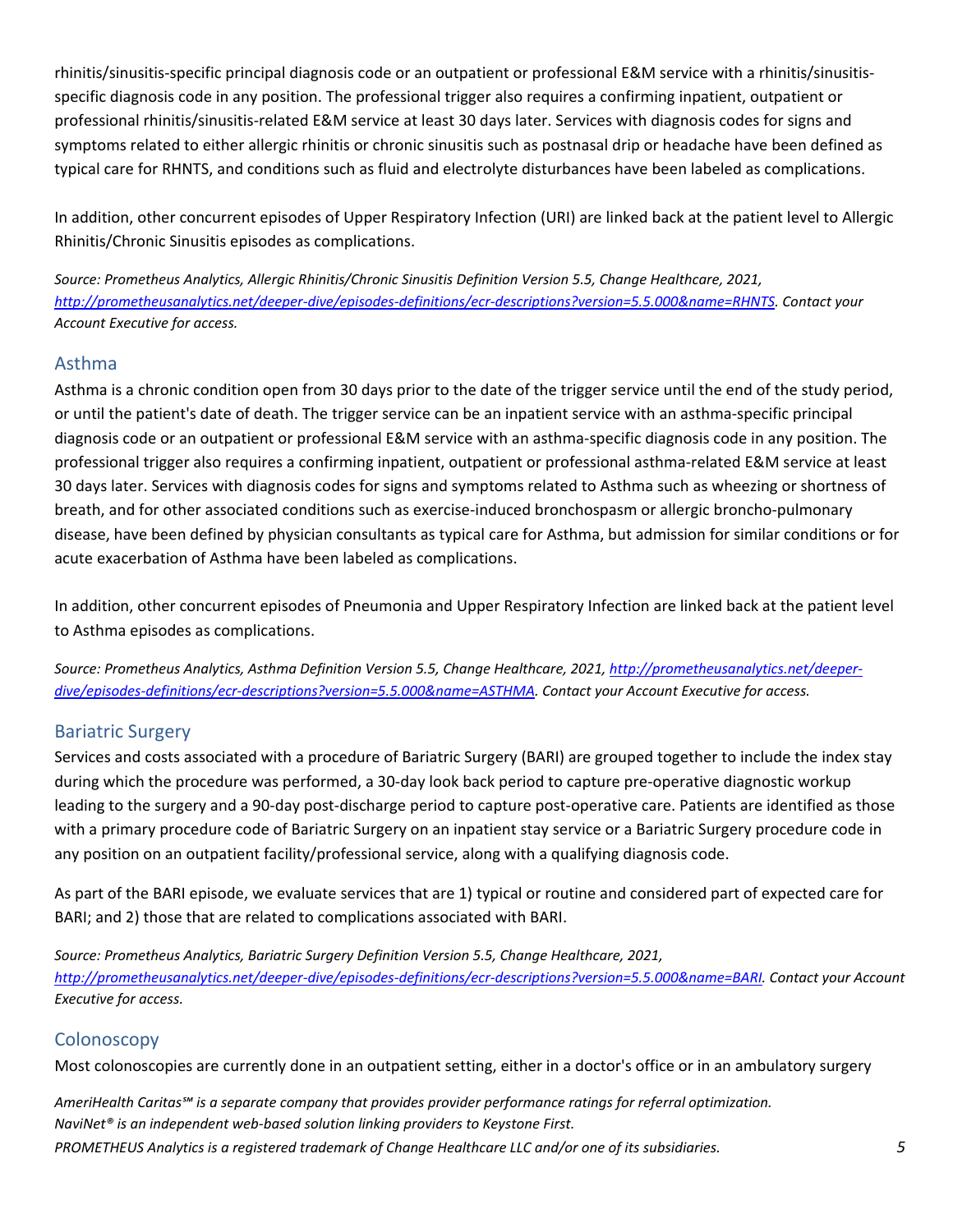center, so these are the ones intended to be captured in the COLOS episode. The COLOS episode focuses on screening, surveillance and diagnostic colonoscopies.

Services and costs associated with a procedure of colonoscopy (COLOS) are grouped together to include the index event during which the procedure was performed, a 3-day look back period to capture pre-operative diagnostic workup leading to the colonoscopy and a 14-day post-discharge period. Patients are identified as those with a procedure code of colonoscopy in any position on an outpatient facility/professional service, along with a qualifying diagnosis code.

As part of the Colonoscopy episode, we evaluate services that are 1) typical or routine and considered part of expected care for colonoscopy; and 2) those that are related to complications associated with colonoscopy.

Colonoscopy is associated to other colonoscopy episodes that occur within 90 days of each other. Colonoscopy is also associated to Colon Resection as typical when it occurs up to 30 days prior to the Colon Resection episode or anytime during a Colon Resection episode, and to Diverticulitis as typical when it occurs up to 14 days prior to the inpatient admission for diverticulitis or anytime during a Diverticulitis episode. Otherwise, the colonoscopy episode is related back to the underlying Colon Cancer or Rectal Cancer episode (if one exists) as part of typical care of colon or rectal cancer at the patient level, and is compared to similar Colonoscopy episodes as part of the risk adjustment methodology. Colonoscopy is also associated to the Preventive Care episode (if one exists).

*Source: Prometheus Analytics, Colonoscopy Definition Version 5.5, Change Healthcare, 2021, http://prometheusanalytics.net/deeperdive/episodes-definitions/ecr-descriptions?version=5.5.000&name=COLOS. Contact your Account Executive for access.* 

#### Depression & Anxiety

Depression & Anxiety (DEPANX) is a chronic condition open from 30 days prior to the date of the trigger service until the end of the study period, or until the patient's date of death. The trigger service can be an inpatient service with a depression & anxiety-specific principal diagnosis code or an outpatient or professional E&M service with a depression & anxiety-specific diagnosis code in any position. The professional trigger also requires a confirming inpatient, outpatient or professional depression & anxiety-related E&M service at least 30 days later. Services with diagnosis codes for signs and symptoms related to Depression & Anxiety such as sleep disturbances have been defined by physician consultants as typical care for Depression & Anxiety, and conditions such as severe malnutrition or adverse effects of drugs have been labeled as complications.

*Source: Prometheus Analytics, Depression & Anxiety Definition Version 5.5, Change Healthcare, 2021, http://prometheusanalytics.net/deeper-dive/episodes-definitions/ecr-descriptions?version=5.5.000&name=DEPANX. Contact your Account Executive for access.* 

#### Diabetes

Diabetes is a chronic condition open from 30 days prior to the date of the trigger service until the end of the study period, or until the patient's date of death. The trigger service can be an inpatient service with a diabetes-specific principal diagnosis code or an outpatient or professional E&M service with a diabetes-specific diagnosis code in any position. The professional trigger also requires a confirming inpatient, outpatient or professional diabetes-related E&M service at least 30 days later. Services with diagnosis codes for signs and symptoms related to diabetes such as polyuria, polyphagia, polydipsia or impaired glucose tolerance, and for other associated conditions such as diabetic neuropathy or peripheral vascular disease, have been defined by physician consultants as typical care for diabetes, but admission for similar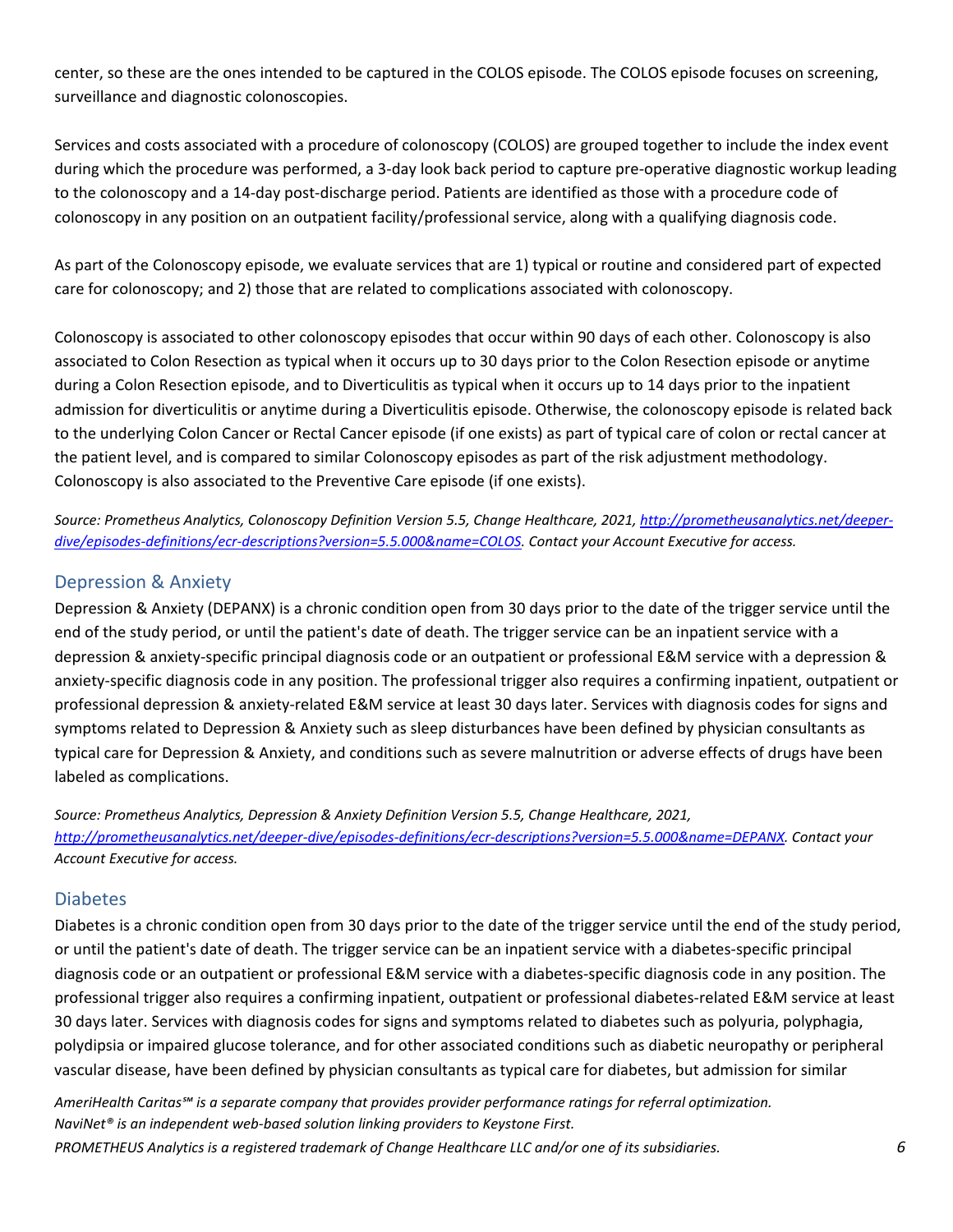conditions or for uncontrolled diabetes have been labeled as complications.

In addition, other concurrent episodes of AMI, Pneumonia and Stroke are linked back at the patient level to Diabetes episodes as complications.

*Source: Prometheus Analytics, Diabetes Definition Version 5.5, Change Healthcare, 2021, http://prometheusanalytics.net/deeperdive/episodes-definitions/ecr-descriptions?version=5.5.000&name=DIAB. Contact your Account Executive for access.* 

#### Hepatitis C

Hepatitis C (HCV) is a condition that is triggered by a definitive service with a qualifying diagnosis code of Hepatitis C. The Hepatitis C episode is open from 90 days prior to the date of trigger service until 180 days after the date of trigger. Services with diagnosis codes for signs and symptoms related to Hepatitis C have been defined as typical care for Hepatitis C, and conditions such as sepsis have been labeled as complications.

*Source: Prometheus Analytics, Hepatitis C Definition Version 5.5, Change Healthcare, 2021, http://prometheusanalytics.net/deeperdive/episodes-definitions/ecr-descriptions?version=5.5.000&name=HCV. Contact your Account Executive for access.* 

#### Hypertension

Hypertension (HTN) is a chronic condition open from 30 days prior to the date of the trigger service until the end of the study period, or until the patient's date of death. The trigger service can be an inpatient service with a hypertensionspecific principal diagnosis code or an outpatient or professional E&M service with a hypertension-specific diagnosis code in any position. The professional trigger also requires a confirming inpatient, outpatient or professional hypertensionrelated E&M service at least 30 days later. Services with diagnosis codes for signs and symptoms related to HTN have been defined as typical care, and conditions such as fluid and electrolyte disturbances have been labeled as complications.

*Source: Prometheus Analytics, Hypertension Definition Version 5.5, Change Healthcare, 2021, http://prometheusanalytics.net/deeperdive/episodes-definitions/ecr-descriptions?version=5.5.000&name=HTN. Contact your Account Executive for access.* 

#### Low Back Pain

Low Back Pain is a chronic condition open from 30 days prior to the date of the trigger service until the end of the study period, or until the patient's date of death. The trigger service can be an inpatient service with a low back pain-specific principal diagnosis code or an outpatient or professional E&M service with a low back pain-specific diagnosis code in any position. The professional trigger also requires a confirming inpatient, outpatient or professional low back pain-related E&M service at least 30 days later. Services with diagnosis codes for signs and symptoms related to Low Back Pain such as lumbago or sciatica have been defined as typical care for Low Back Pain, and conditions such as electrolyte disturbances or GI bleed due to use of pain medicines without proper protection have been labeled as complications.

Patients who undergo a Lumbar Laminectomy (LBRLAM) are included in a separate procedural episode but are linked back to the Low Back Pain episode to understand the frequency and consequently the appropriateness of these procedures in Low Back Pain patients. In addition, the Low Back Pain episode is related back to the underlying Osteoarthritis episode (if one exists) as typical care at the patient level, and is compared to similar Low Back Pain episodes as part of the risk adjustment methodology.

*Source: Prometheus Analytics, Low Back Pain Definition Version 5.5, Change Healthcare, 2021, http://prometheusanalytics.net/deeperdive/episodes-definitions/ecr-descriptions?version=5.5.000&name=LBP. Contact your Account Executive for access.*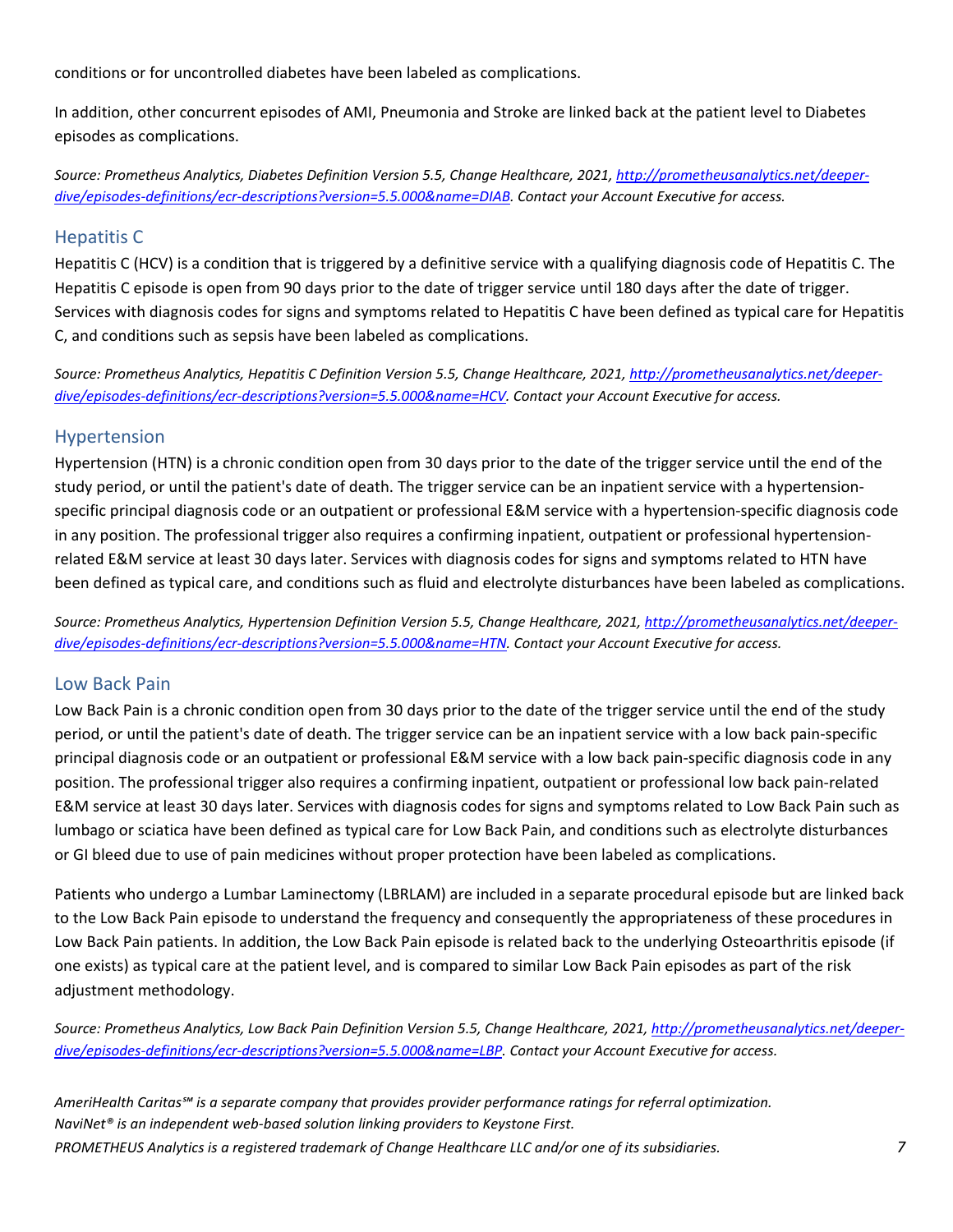#### Newborn

Newborn (NBORN) is an episode that is triggered by the presence of a definitive newborn diagnosis. The Newborn episode is open from the date of the episode's trigger until 30 days after the date of trigger. Services with diagnosis codes for signs and symptoms related to Newborn such as screening for development have been defined as typical care for Newborn, and conditions such as fetal distress have been labeled as complications.

*Source: Prometheus Analytics, Newborn Definition Version 5.5, Change Healthcare, 2021, http://prometheusanalytics.net/deeperdive/episodes-definitions/ecr-descriptions?version=5.5.000&name=NBORN. Contact your Account Executive for access.* 

#### **Osteoarthritis**

Osteoarthritis (OSTEOA) is a chronic condition open from 30 days prior to the date of the trigger service until the end of the study period, or until the patient's date of death. The trigger service can be an inpatient service with an osteoarthritisspecific principal diagnosis code or an outpatient or professional E&M service with an osteoarthritis-specific diagnosis code in any position. The professional trigger also requires a confirming inpatient, outpatient or professional osteoarthritis-related E&M service at least 30 days later. Services with diagnosis codes for signs and symptoms related to Osteoarthritis such as joint derangement have been defined by physician consultants as typical care for Osteoarthritis, and conditions such as deep vein thrombosis or muscle weakness have been labeled as complications.

*Source: Prometheus Analytics, Osteoarthritis Definition Version 5.5, Change Healthcare, 2021, http://prometheusanalytics.net/deeperdive/episodes-definitions/ecr-descriptions?version=5.5.000&name=OSTEOA. Contact your Account Executive for access.* 

#### **Pregnancy**

Pregnancy (PREGN) is a condition that is triggered retroactively by the presence of a Vaginal Delivery or Cesarean Section episode. Since Pregnancy is triggered by a delivery episode, it has a 300-day look back and no look forward period. Services with diagnosis codes for signs and symptoms related to Pregnancy such as absence of menstruation have been defined as typical care for Pregnancy, and conditions such as electrolyte disturbances have been labeled as complications.

Vaginal Delivery (VAGDEL) or Cesarean Section (CSECT) episodes are linked back to the Pregnancy episode to understand the frequency and consequently the appropriateness of C-sections in pregnancy. In addition, other concurrent episodes of AMI, Pneumonia and Stroke are linked back at the patient level to Pregnancy episodes as complications.

*Source: Prometheus Analytics, Pregnancy Definition Version 5.5, Change Healthcare, 2021, http://prometheusanalytics.net/deeperdive/episodes-definitions/ecr-descriptions?version=5.5.000&name=PREGN. Contact your Account Executive for access.* 

#### Substance Use Disorder

Substance Use Disorder (SUDS) is a chronic condition open from 30 days prior to the date of the trigger service until the end of the study period, or until the patient's date of death. The trigger service can be an inpatient service with a substance use disorder-specific principal diagnosis code or an outpatient or professional E&M service with a substance use disorder-specific diagnosis code in any position. The professional trigger also requires a confirming inpatient, outpatient or professional substance use disorder-related E&M service at least 30 days later. Services with diagnosis codes for signs and symptoms related to substance use disorder such as sleep disturbances have been defined by physician consultants as typical care for substance use disorder, and conditions such as severe malnutrition or adverse effects of drugs have been labeled as complications.

*Source: Prometheus Analytics, Substance Use Disorder Definition Version 5.5, Change Healthcare, 2021,*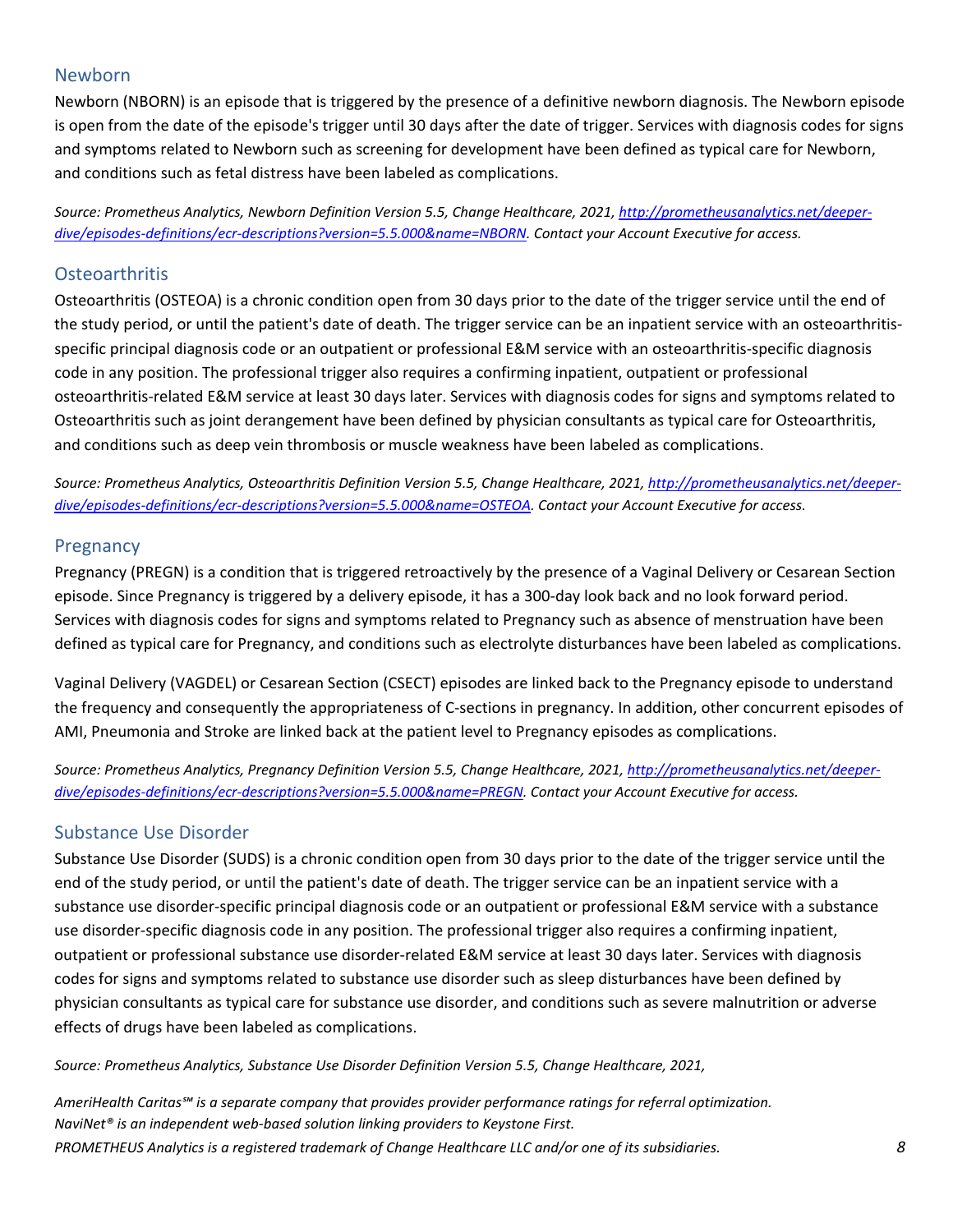*http://prometheusanalytics.net/deeper-dive/episodes-definitions/ecr-descriptions?version=5.5.000&name=SUDS. Contact your Account Executive for access.* 

#### Upper GI Endoscopy

Most upper GI endoscopies are currently done in an outpatient setting, either in a doctor's office or in an ambulatory surgery center, so these are the ones intended to be captured in the EGD episode.

Services and costs associated with a procedure of Esophagogastroduodenoscopy Upper GI (EGD) are grouped together to include the index event during which the procedure was performed, a 3-day look back period to capture pre-operative diagnostic workup leading to the endoscopy and a 14-day post-discharge period. Patients are identified as those with a procedure code of endoscopy in any position on an outpatient facility/professional service, along with a qualifying diagnosis code.

As part of the Upper GI Endoscopy episode, we evaluate services that are 1) typical or routine and considered part of expected care for upper GI endoscopy; and 2) those that are related to complications associated with endoscopy.

Upper GI Endoscopy is associated to Bariatric Surgery and Gall Bladder Surgery as typical when it occurs up to 30 days prior to the procedural episodes. Otherwise, the EGD episode is related back to the underlying GERD episode (if one exists) as part of typical care of GERD at the patient level, and is compared to similar EGD episodes as part of the risk adjustment methodology.

*Source: Prometheus Analytics, Upper GI Endoscopy Definition Version 5.5, Change Healthcare, 2021, http://prometheusanalytics.net/deeper-dive/episodes-definitions/ecr-descriptions?version=5.5.000&name=EGD. Contact your Account Executive for access.* 

# Provider Performance

Performance scores included in the Referral Guide correlate to specialty provider performance based upon established and objective quality and cost efficiency measures. Provider performance is determined using PROMETHEUS episode category definitions, case rates, and risk adjustment features). Scores are calculated at the individual provider level for each episode category, provider specialty, and HRR.

#### Quality Performance

Quality performance is calculated using PROMETHEUS Potentially Avoidable Complications (PAC) specifications for each episode category. PROMETHEUS PACs are used as a measure of quality designed to determine variation in care that could be reasonably attributed to complications under the control of providers.

These measures PACs are based on services rendered during the reporting period. Please note that evaluation for each PAC requires individual program-participating specialists to have a minimum of (5) five attributed episodes during the reporting period. The program uses a 1-year reporting period for chronic and other episode categories and a 2-year reporting period for procedural episode categories.

#### Efficiency Performance

Efficiency performance is measured using PROMETHEUS episode-specific risk-adjusted case rates. The efficiency performance component of the provider score is calculated based on a comparison of the total episode cost to the riskadjusted episode cost. A higher total cost to risk-adjusted cost ratio indicates lower efficiency performance. As such,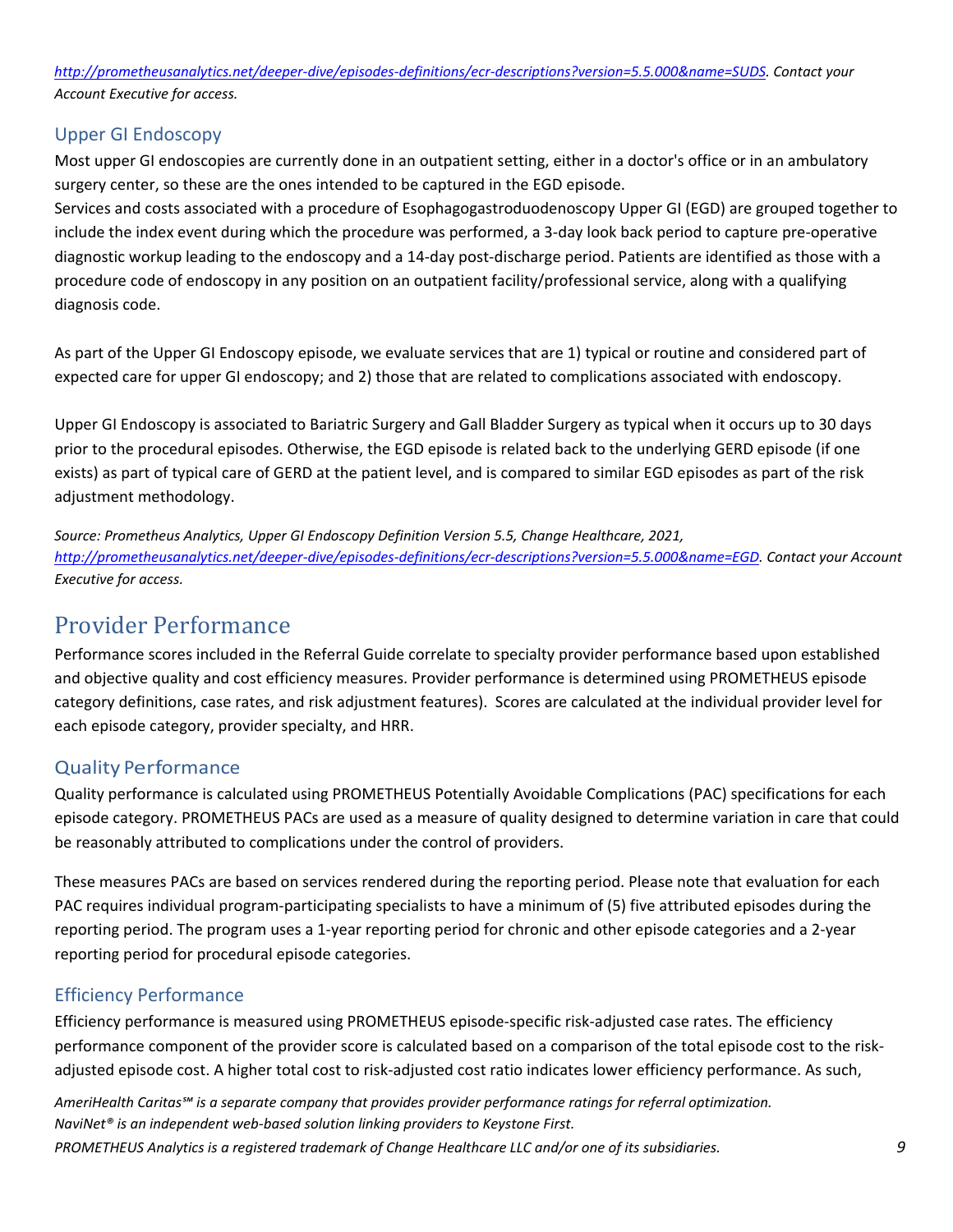individual network-participating specialty providers are ranked inversely among other network-participating providers of the same specialty and geographic area, who meet the minimum number of attributed episodes criteria for each episode category.

Episode case rates are risk-adjusted to account for individual risk in relation to episode costs. Risk adjustment is applied using PROMETHEUS' analytic models.

#### Risk Adjustment

PROMETHEUS' risk adjustment models predict individualized episode costs using demographic information, individuals' comorbidities, and episode severity. The estimates are the result of a series of regression models that combine to produce expected episode costs. These costs are delineated between costs for typical care and PACs. Each aspect of the modeling procedure is described below.<sup>i</sup>

The costs of each component serve as the dependent variables in the models. Separate risk adjustment models are created for each cost component and for every episode category. Risk factors used in the models include:

- Patient demographics and Plan enrollment status during the reporting period.
- Condition-specific risk factors.
- Episode category subtypes.
- End-of-life probability.

For additional detail on PROMETHEUS' risk adjustment models, please refer to An Overview of the Risk Adjustment Methodology for Prometheus Analytics®.

### Provider Scoring

The program uses the objective quality and efficiency measures detailed above to rank individual network-participating specialty providers with the minimum number of attributed episodes for each episode category by specialty and HRR. The providers are then given a score, on a scale of 1 to 4, based on their ranked performance, with 4 indicating highest overall performance. The Referral Guide identifies program participating providers and includes an indicator for those performing providers with performance above the network average. After implementation, program participating provider scores will be updated bi-annually on or about April  $1^{st}$  and October  $1^{st}$ . Providers will be updated if the report publication date changes.

Provider scores are calculated through the following steps:

- 1. Attribute episodes to individual specialist providers based on episode category criteria. To qualify for program participation, individual specialist providers must be attributed to five or more episodes within a 1-year reporting period for chronic episode categories and a 2-year reporting period for procedural episode categories.
- 2. Calculate episode case rates.
- 3. Apply episode-specific risk adjustment.
- 4. Evaluate quality performance and efficiency performance.
- 5. Rank provider performance against like peers within the specialist's HRR.
- 6. Calculate provider score.
- 7. Publish scores for providers who are participating in the program.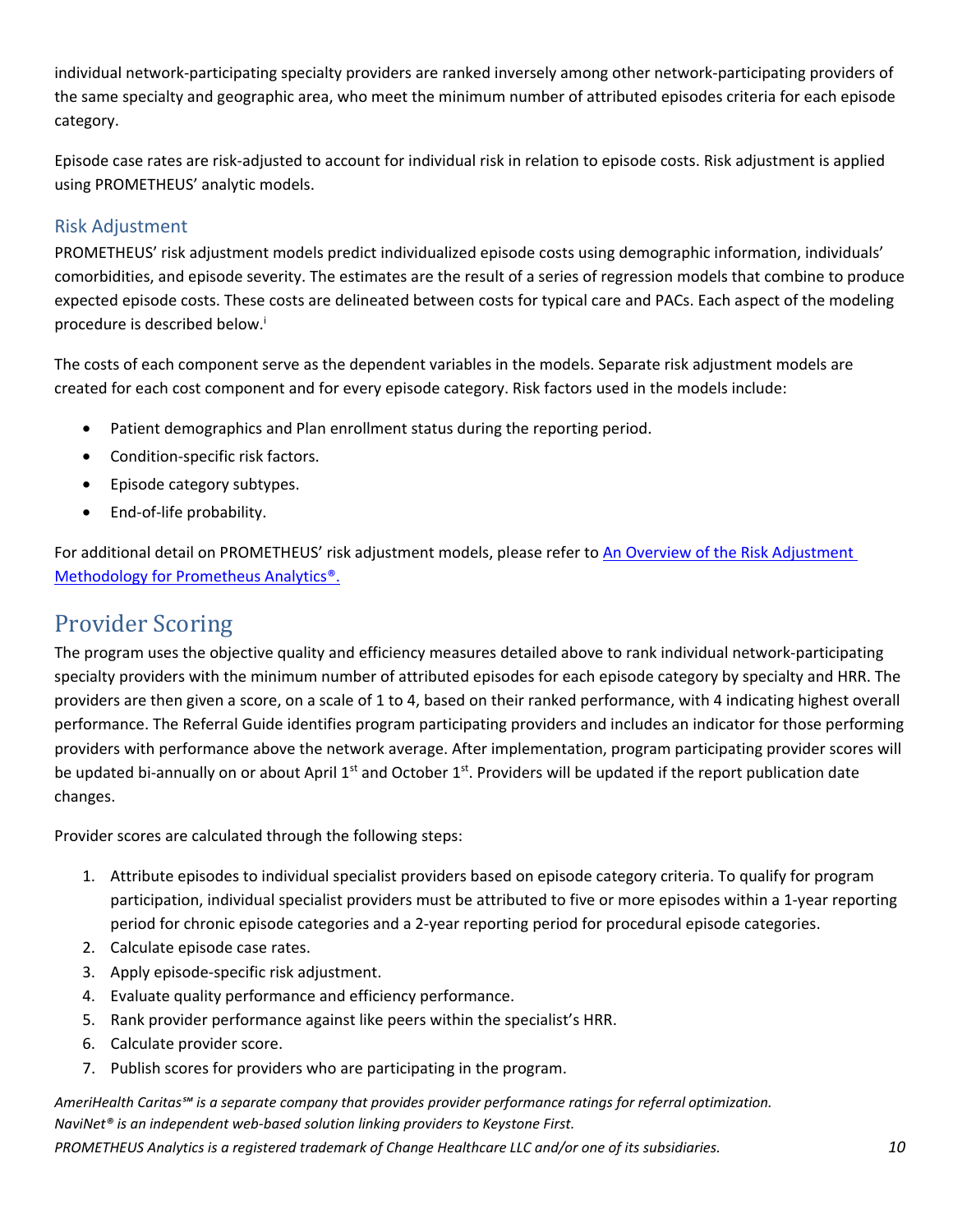As additional measures are developed and improved, performance indicators contained in the program will be added. Keystone First reserves the right to make changes to this program at any time and shall provide written notification of any changes.

# Accessing the Referral Guide

The Referral Guide will be a resource to PCPs who would like to access additional information to make informed referrals for their patients. The Referral Guide will be updated twice annually and deployed to providers (PCPs and specialists) via our secure provider portal, NaviNet.

PCPs and specialists can access and download PDF copies of available Referral Guide via NaviNet by following the steps outlined below.

- 1. Log into NaviNet.
- 2. Click the "**AmeriHealth Caritas COMPASS Referral Guide"** link on the landing page.
- 3. From the list of reports provided, select the Referral Guide you wish to access.
- 4. The Referral Guide will open as a PDF. It may be saved or printed for in-office use.

### Provider Appeal of Score Determination

- If a provider wishes to appeal their score, this appeal must be made in writing.
- The written appeal must be addressed to the Provider Network Management Account Executive and specify the basis for the appeal.
- The appeal must be submitted within 30 days of receiving the score.
- The appeal will be forwarded to the program review committee for review and determination.
- If the review committee determines that a score correction is warranted, the correction will be made as follows:
	- o Updated guides will be redistributed within 60 days of the initial Referral Guide deployment.
	- o Appeals requests received after the 30-day period following the initial Referral Guide deployment will be addressed (as deemed necessary) during the next published Referral Guide.

# Specialist Provider Opt Out Procedure

**Participation in the program is voluntary.** Entities can opt-out of the program at the tax ID level; individual specialists can't opt-out individually. If the entity (tax ID) in which a specialist is affiliated wishes to opt-out, a request must be submitted in writing. Requests submitted will affect all specialists with the same tax ID.

To opt-out of the program:

- 1. An entity representative must submit a written request to their Keystone First provider account executive via mail or email.
- 2. The request must include the entity's tax name, tax ID, and acknowledgement that once the opt-out request is submitted, no individual specialists affiliated with the entity's tax ID will be listed in the Referral Guide.
- 3. For initial program implementation, opt-out requests must be received by March 25, 2022, which is at least seven days prior to the scheduled Referral Guide deployment on April 1, 2022.
- 4. Entities wanting to opt-out post-implementation must submit a request at least 30 days prior to the next scheduled Referral Guide update, which occurs bi-annually on or about April 1 and October 1. Providers will be